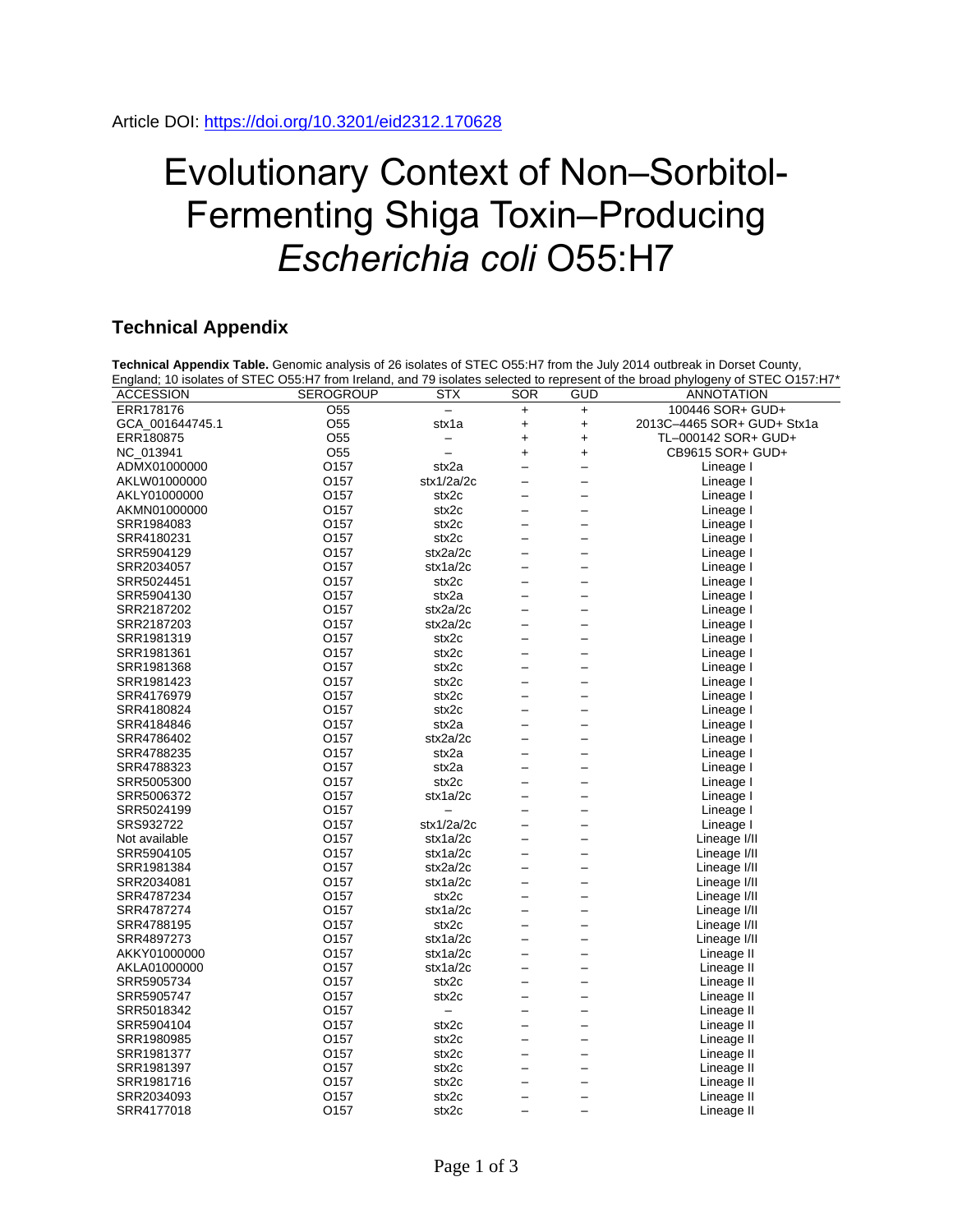| $\overline{\phantom{0}}$<br>stx2c<br>O157<br>SRR4184741<br>Lineage II<br>$\overline{\phantom{0}}$<br>—<br>O157<br>stx2a/2c<br>Lineage II<br>SRR4192121<br>—<br>O157<br>stx2c<br>SRR4195486<br>Lineage II<br>$\overline{\phantom{0}}$<br>$\overline{\phantom{0}}$<br>O157<br>stx2c<br>Lineage II<br>SRR4195749<br>$\qquad \qquad -$<br>$\qquad \qquad -$<br>O157<br>stx2a/2c<br>SRR4195765<br>Lineage II<br>$\qquad \qquad -$<br>$\qquad \qquad -$<br>O157<br>stx2a/2c<br>SRR4195765<br>Lineage II<br>$\qquad \qquad -$<br>$\qquad \qquad -$<br>O157<br>stx2a/2c<br>SRR4787238<br>Lineage II<br>$\overline{\phantom{0}}$<br>—<br>O157<br>stx2c<br>SRR4787292<br>Lineage II<br>$\qquad \qquad -$<br>$\qquad \qquad -$<br>O157<br>stx2c<br>SRR4787855<br>Lineage II<br>$\qquad \qquad -$<br>$\qquad \qquad -$<br>O157<br>stx2c<br>SRR4787900<br>Lineage II<br>$\overline{\phantom{0}}$<br>$\overline{\phantom{0}}$<br>SRR4787906<br>0157<br>stx2c<br>Lineage II<br>$\overline{\phantom{0}}$<br>$\overline{\phantom{0}}$<br>O157<br>stx1a/2c<br>SRR4788210<br>Lineage II<br>$\overline{\phantom{0}}$<br>$\overline{\phantom{0}}$<br>O157<br>stx2c<br>Lineage II<br>SRR4788290<br>—<br>O157<br>stx1a/2c<br>SRR4897337<br>Lineage II<br>$\overline{\phantom{0}}$<br>O157<br>SRR4897491<br>Lineage II<br>SRR4897542<br>O157<br>stx2c<br>Lineage II<br>—<br>O157<br>stx2c<br>Lineage II<br>SRR5005528<br>$\qquad \qquad -$<br>$\qquad \qquad -$<br>O157<br>stx2c<br>SRR5006048<br>Lineage II<br>$\overline{\phantom{0}}$<br>$\overline{\phantom{0}}$<br>O157<br>stx2c<br>Lineage II<br>SRR5006078<br>O157<br>stx2a/2c<br>SRR5006435<br>Lineage II<br>$\overline{\phantom{0}}$<br>O157<br>Lineage II<br>SRR5017542<br>$\qquad \qquad -$<br>$\qquad \qquad -$<br>$\qquad \qquad -$<br>O157<br>SRR5024243<br>$\overline{\phantom{0}}$<br>Lineage II<br>—<br>—<br>O157<br>stx2c<br>SRR5024250<br>Lineage II<br>$\overline{\phantom{0}}$<br>O157<br>stx2c<br>SRR5024470<br>Lineage II<br>—<br>$\qquad \qquad -$<br>O157<br>SRR5024504<br>stx2c<br>Lineage II<br>$\overline{\phantom{0}}$<br>$\overline{\phantom{0}}$<br>O <sub>55</sub><br>CP003109<br>RM12579 SOR+ GUD+<br>$\ddot{}$<br>$\ddot{}$<br>$\overline{\phantom{0}}$<br>O157<br>stx2c<br>SRR2034251<br>SOR-GUD-Stx2c<br>$\overline{\phantom{0}}$<br>$\overline{\phantom{0}}$<br>0157<br>SOR-GUD-Stx2c<br>SRR4897272<br>stx2c<br>—<br>O <sub>55</sub><br>SOR- GUD+ Stx2a Ireland<br>SRR5033648<br>$\overline{\phantom{0}}$<br>+<br>—<br>O <sub>55</sub><br>SRR5033651<br>SOR- GUD+ Stx2a Ireland<br>$\ddot{}$<br>—<br>O <sub>55</sub><br>SOR- GUD+ Stx2a Ireland<br>SRR5033665<br>+<br>—<br>O <sub>55</sub><br>SOR- GUD+ Stx2a Ireland<br>SRR5033691<br>$\ddot{}$<br>$\overline{\phantom{0}}$<br>$\qquad \qquad -$<br>O <sub>55</sub><br>SOR- GUD+ Stx2a Ireland<br>SRR5033692<br>$\ddot{}$<br>$\overline{\phantom{0}}$<br>$\overline{\phantom{0}}$<br>O <sub>55</sub><br>SOR- GUD+ Stx2a Ireland<br>SRR5033714<br>$\ddot{}$<br>$\qquad \qquad -$<br>O <sub>55</sub><br>stx2a<br>SOR- GUD+ Stx2a Outbreak<br>SRR3241858<br>$\ddot{}$<br>$\qquad \qquad -$<br>O <sub>55</sub><br>stx2a<br>SOR- GUD+ Stx2a Outbreak<br>SRR5904128<br>$\ddot{}$<br>$\qquad \qquad -$<br>O <sub>55</sub><br>stx2a<br>SOR- GUD+ Stx2a Outbreak<br>SRR5023697<br>$\ddot{}$<br>—<br>O <sub>55</sub><br>stx2a<br>SOR- GUD+ Stx2a Outbreak<br>SRR3240983<br>$\ddot{}$<br>$\qquad \qquad -$<br>O <sub>55</sub><br>stx2a<br>SOR- GUD+ Stx2a Outbreak<br>SRR3240985<br>$\ddot{}$<br>$\qquad \qquad -$<br>O <sub>55</sub><br>SOR- GUD+ Stx2a Outbreak<br>SRR3240986<br>stx2a<br>$\overline{\phantom{0}}$<br>$\ddot{}$<br>O <sub>55</sub><br>SRR3241097<br>stx2a<br>SOR– GUD+ Stx2a Outbreak<br>$\ddot{}$<br>$\overline{\phantom{0}}$<br>O <sub>55</sub><br>SOR- GUD+ Stx2a Outbreak<br>SRR3241840<br>stx2a<br>$\ddot{}$<br>O <sub>55</sub><br>SRR3241843<br>stx2a<br>SOR- GUD+ Stx2a Outbreak<br>+<br>$\qquad \qquad -$<br>O <sub>55</sub><br>stx2a<br>SOR- GUD+ Stx2a Outbreak<br>SRR3241872<br>$\overline{\phantom{0}}$<br>$\ddot{}$<br>O <sub>55</sub><br>stx2a<br>SOR- GUD+ Stx2a Outbreak<br>SRR3242000<br>$\ddot{}$<br>—<br>O <sub>55</sub><br>stx2a<br>SOR- GUD+ Stx2a Outbreak<br>SRR3242001<br>$\ddot{}$<br>—<br>O <sub>55</sub><br>stx2a<br>SRR3578577<br>SOR- GUD+ Stx2a Outbreak<br>$\ddag$<br>SRR3578601<br>SOR- GUD+ Stx2a Outbreak<br>O55<br>stx2a<br>+<br>SRR3581428<br>O <sub>55</sub><br>SOR- GUD+ Stx2a Outbreak<br>stx2a<br>$\ddot{}$<br>—<br>O <sub>55</sub><br>SOR- GUD+ Stx2a Outbreak<br>SRR5023710<br>stx2a<br>$\ddot{}$<br>$\qquad \qquad -$<br>O <sub>55</sub><br>SOR- GUD+ Stx2a Outbreak<br>SRR5023715<br>stx2a<br>$\qquad \qquad -$<br>$\ddot{}$<br>O <sub>55</sub><br>SOR- GUD+ Stx2a Outbreak<br>SRR5023716<br>stx2a<br>+<br>—<br>O <sub>55</sub><br>SOR- GUD+ Stx2a Outbreak<br>SRR5023727<br>stx2a<br>$\qquad \qquad -$<br>+<br>O <sub>55</sub><br>SOR- GUD+ Stx2a Outbreak<br>SRR5023769<br>stx2a<br>+<br>$\qquad \qquad -$<br>O <sub>55</sub><br>SOR- GUD+ Stx2a Outbreak<br>SRR5023782<br>stx2a<br>$\overline{\phantom{0}}$<br>$\ddot{}$<br>O <sub>55</sub><br>SRR5023783<br>stx2a<br>SOR- GUD+ Stx2a Outbreak<br>$\ddagger$<br>$\overline{\phantom{0}}$<br>O <sub>55</sub><br>SOR- GUD+ Stx2a Outbreak<br>SRR5023789<br>stx2a<br>$\ddot{}$<br>$\overline{\phantom{0}}$<br>SRR5023803<br>O55<br>stx2a<br>SOR- GUD+ Stx2a Outbreak<br>$\ddot{}$<br>$\qquad \qquad -$<br>O <sub>55</sub><br>SOR- GUD+ Stx2a Outbreak<br>SRR5023932<br>stx2a<br>$\overline{\phantom{0}}$<br>$\ddot{}$<br>O <sub>55</sub><br>SOR- GUD+ Stx2a Outbreak<br>SRR5024312<br>stx2a<br>+<br>$\qquad \qquad -$<br>O157<br>stx2c<br>SOR-GUD+ Stx2c<br>SRR4897293<br>$\qquad \qquad -$<br>+<br>SOR-GUD+Stx2c<br>O157<br>SRR5017532<br>stx2c<br>$\ddagger$<br>$\qquad \qquad -$<br>O157<br>SOR-GUD+Stx2c<br>SRR5018181<br>stx2c<br>$\ddagger$<br>SOR+ GUD+<br>AEUA01000000<br>O55<br>$\ddot{}$<br>$\ddot{}$<br>—<br>SOR+ GUD+ Ireland<br>SRR4179257<br>O55<br>$\ddot{}$<br>$\ddot{}$<br>$\overline{\phantom{m}}$<br>O157<br>SOR+ GUD+ Stx2a<br>SRR2187155<br>stx2a<br>$\ddot{}$<br>$\ddot{}$<br>O157<br>SOR+ GUD+ Stx2a<br>SRR5280511<br>stx2a<br>+<br>+<br>O <sub>55</sub><br>SRR5904106<br>stx2a<br>SOR+ GUD+ Stx2a Ireland<br>$\ddot{}$<br>$\ddagger$ | <b>ACCESSION</b> | <b>SEROGROUP</b> | <b>STX</b> | SOR | GUD | <b>ANNOTATION</b> |
|-------------------------------------------------------------------------------------------------------------------------------------------------------------------------------------------------------------------------------------------------------------------------------------------------------------------------------------------------------------------------------------------------------------------------------------------------------------------------------------------------------------------------------------------------------------------------------------------------------------------------------------------------------------------------------------------------------------------------------------------------------------------------------------------------------------------------------------------------------------------------------------------------------------------------------------------------------------------------------------------------------------------------------------------------------------------------------------------------------------------------------------------------------------------------------------------------------------------------------------------------------------------------------------------------------------------------------------------------------------------------------------------------------------------------------------------------------------------------------------------------------------------------------------------------------------------------------------------------------------------------------------------------------------------------------------------------------------------------------------------------------------------------------------------------------------------------------------------------------------------------------------------------------------------------------------------------------------------------------------------------------------------------------------------------------------------------------------------------------------------------------------------------------------------------------------------------------------------------------------------------------------------------------------------------------------------------------------------------------------------------------------------------------------------------------------------------------------------------------------------------------------------------------------------------------------------------------------------------------------------------------------------------------------------------------------------------------------------------------------------------------------------------------------------------------------------------------------------------------------------------------------------------------------------------------------------------------------------------------------------------------------------------------------------------------------------------------------------------------------------------------------------------------------------------------------------------------------------------------------------------------------------------------------------------------------------------------------------------------------------------------------------------------------------------------------------------------------------------------------------------------------------------------------------------------------------------------------------------------------------------------------------------------------------------------------------------------------------------------------------------------------------------------------------------------------------------------------------------------------------------------------------------------------------------------------------------------------------------------------------------------------------------------------------------------------------------------------------------------------------------------------------------------------------------------------------------------------------------------------------------------------------------------------------------------------------------------------------------------------------------------------------------------------------------------------------------------------------------------------------------------------------------------------------------------------------------------------------------------------------------------------------------------------------------------------------------------------------------------------------------------------------------------------------------------------------------------------------------------------------------------------------------------------------------------------------------------------------------------------------------------------------------------------------------------------------------------------------------------------------------------------------------------------------------------------------------------------------------------------------------------------------------------------------------------------------------------------------------------------------------------------------------------------------------------------------------------------------------------------------------------------------------------------------------------------------------------------------------------------------------------------------------------------------------------------------------------------------------------------------------------------------------------------------------------------------------------------------------------------------------------------------------------------------------------------------------------------------------------------------------------------------------------------------------------------------------------------------------------------------------------------------------------------------------------------------------------------------------------------------------------------------------------|------------------|------------------|------------|-----|-----|-------------------|
|                                                                                                                                                                                                                                                                                                                                                                                                                                                                                                                                                                                                                                                                                                                                                                                                                                                                                                                                                                                                                                                                                                                                                                                                                                                                                                                                                                                                                                                                                                                                                                                                                                                                                                                                                                                                                                                                                                                                                                                                                                                                                                                                                                                                                                                                                                                                                                                                                                                                                                                                                                                                                                                                                                                                                                                                                                                                                                                                                                                                                                                                                                                                                                                                                                                                                                                                                                                                                                                                                                                                                                                                                                                                                                                                                                                                                                                                                                                                                                                                                                                                                                                                                                                                                                                                                                                                                                                                                                                                                                                                                                                                                                                                                                                                                                                                                                                                                                                                                                                                                                                                                                                                                                                                                                                                                                                                                                                                                                                                                                                                                                                                                                                                                                                                                                                                                                                                                                                                                                                                                                                                                                                                                                                                                                                                               | SRR4181527       | O157             | stx2c      |     |     | Lineage II        |
|                                                                                                                                                                                                                                                                                                                                                                                                                                                                                                                                                                                                                                                                                                                                                                                                                                                                                                                                                                                                                                                                                                                                                                                                                                                                                                                                                                                                                                                                                                                                                                                                                                                                                                                                                                                                                                                                                                                                                                                                                                                                                                                                                                                                                                                                                                                                                                                                                                                                                                                                                                                                                                                                                                                                                                                                                                                                                                                                                                                                                                                                                                                                                                                                                                                                                                                                                                                                                                                                                                                                                                                                                                                                                                                                                                                                                                                                                                                                                                                                                                                                                                                                                                                                                                                                                                                                                                                                                                                                                                                                                                                                                                                                                                                                                                                                                                                                                                                                                                                                                                                                                                                                                                                                                                                                                                                                                                                                                                                                                                                                                                                                                                                                                                                                                                                                                                                                                                                                                                                                                                                                                                                                                                                                                                                                               |                  |                  |            |     |     |                   |
|                                                                                                                                                                                                                                                                                                                                                                                                                                                                                                                                                                                                                                                                                                                                                                                                                                                                                                                                                                                                                                                                                                                                                                                                                                                                                                                                                                                                                                                                                                                                                                                                                                                                                                                                                                                                                                                                                                                                                                                                                                                                                                                                                                                                                                                                                                                                                                                                                                                                                                                                                                                                                                                                                                                                                                                                                                                                                                                                                                                                                                                                                                                                                                                                                                                                                                                                                                                                                                                                                                                                                                                                                                                                                                                                                                                                                                                                                                                                                                                                                                                                                                                                                                                                                                                                                                                                                                                                                                                                                                                                                                                                                                                                                                                                                                                                                                                                                                                                                                                                                                                                                                                                                                                                                                                                                                                                                                                                                                                                                                                                                                                                                                                                                                                                                                                                                                                                                                                                                                                                                                                                                                                                                                                                                                                                               |                  |                  |            |     |     |                   |
|                                                                                                                                                                                                                                                                                                                                                                                                                                                                                                                                                                                                                                                                                                                                                                                                                                                                                                                                                                                                                                                                                                                                                                                                                                                                                                                                                                                                                                                                                                                                                                                                                                                                                                                                                                                                                                                                                                                                                                                                                                                                                                                                                                                                                                                                                                                                                                                                                                                                                                                                                                                                                                                                                                                                                                                                                                                                                                                                                                                                                                                                                                                                                                                                                                                                                                                                                                                                                                                                                                                                                                                                                                                                                                                                                                                                                                                                                                                                                                                                                                                                                                                                                                                                                                                                                                                                                                                                                                                                                                                                                                                                                                                                                                                                                                                                                                                                                                                                                                                                                                                                                                                                                                                                                                                                                                                                                                                                                                                                                                                                                                                                                                                                                                                                                                                                                                                                                                                                                                                                                                                                                                                                                                                                                                                                               |                  |                  |            |     |     |                   |
|                                                                                                                                                                                                                                                                                                                                                                                                                                                                                                                                                                                                                                                                                                                                                                                                                                                                                                                                                                                                                                                                                                                                                                                                                                                                                                                                                                                                                                                                                                                                                                                                                                                                                                                                                                                                                                                                                                                                                                                                                                                                                                                                                                                                                                                                                                                                                                                                                                                                                                                                                                                                                                                                                                                                                                                                                                                                                                                                                                                                                                                                                                                                                                                                                                                                                                                                                                                                                                                                                                                                                                                                                                                                                                                                                                                                                                                                                                                                                                                                                                                                                                                                                                                                                                                                                                                                                                                                                                                                                                                                                                                                                                                                                                                                                                                                                                                                                                                                                                                                                                                                                                                                                                                                                                                                                                                                                                                                                                                                                                                                                                                                                                                                                                                                                                                                                                                                                                                                                                                                                                                                                                                                                                                                                                                                               |                  |                  |            |     |     |                   |
|                                                                                                                                                                                                                                                                                                                                                                                                                                                                                                                                                                                                                                                                                                                                                                                                                                                                                                                                                                                                                                                                                                                                                                                                                                                                                                                                                                                                                                                                                                                                                                                                                                                                                                                                                                                                                                                                                                                                                                                                                                                                                                                                                                                                                                                                                                                                                                                                                                                                                                                                                                                                                                                                                                                                                                                                                                                                                                                                                                                                                                                                                                                                                                                                                                                                                                                                                                                                                                                                                                                                                                                                                                                                                                                                                                                                                                                                                                                                                                                                                                                                                                                                                                                                                                                                                                                                                                                                                                                                                                                                                                                                                                                                                                                                                                                                                                                                                                                                                                                                                                                                                                                                                                                                                                                                                                                                                                                                                                                                                                                                                                                                                                                                                                                                                                                                                                                                                                                                                                                                                                                                                                                                                                                                                                                                               |                  |                  |            |     |     |                   |
|                                                                                                                                                                                                                                                                                                                                                                                                                                                                                                                                                                                                                                                                                                                                                                                                                                                                                                                                                                                                                                                                                                                                                                                                                                                                                                                                                                                                                                                                                                                                                                                                                                                                                                                                                                                                                                                                                                                                                                                                                                                                                                                                                                                                                                                                                                                                                                                                                                                                                                                                                                                                                                                                                                                                                                                                                                                                                                                                                                                                                                                                                                                                                                                                                                                                                                                                                                                                                                                                                                                                                                                                                                                                                                                                                                                                                                                                                                                                                                                                                                                                                                                                                                                                                                                                                                                                                                                                                                                                                                                                                                                                                                                                                                                                                                                                                                                                                                                                                                                                                                                                                                                                                                                                                                                                                                                                                                                                                                                                                                                                                                                                                                                                                                                                                                                                                                                                                                                                                                                                                                                                                                                                                                                                                                                                               |                  |                  |            |     |     |                   |
|                                                                                                                                                                                                                                                                                                                                                                                                                                                                                                                                                                                                                                                                                                                                                                                                                                                                                                                                                                                                                                                                                                                                                                                                                                                                                                                                                                                                                                                                                                                                                                                                                                                                                                                                                                                                                                                                                                                                                                                                                                                                                                                                                                                                                                                                                                                                                                                                                                                                                                                                                                                                                                                                                                                                                                                                                                                                                                                                                                                                                                                                                                                                                                                                                                                                                                                                                                                                                                                                                                                                                                                                                                                                                                                                                                                                                                                                                                                                                                                                                                                                                                                                                                                                                                                                                                                                                                                                                                                                                                                                                                                                                                                                                                                                                                                                                                                                                                                                                                                                                                                                                                                                                                                                                                                                                                                                                                                                                                                                                                                                                                                                                                                                                                                                                                                                                                                                                                                                                                                                                                                                                                                                                                                                                                                                               |                  |                  |            |     |     |                   |
|                                                                                                                                                                                                                                                                                                                                                                                                                                                                                                                                                                                                                                                                                                                                                                                                                                                                                                                                                                                                                                                                                                                                                                                                                                                                                                                                                                                                                                                                                                                                                                                                                                                                                                                                                                                                                                                                                                                                                                                                                                                                                                                                                                                                                                                                                                                                                                                                                                                                                                                                                                                                                                                                                                                                                                                                                                                                                                                                                                                                                                                                                                                                                                                                                                                                                                                                                                                                                                                                                                                                                                                                                                                                                                                                                                                                                                                                                                                                                                                                                                                                                                                                                                                                                                                                                                                                                                                                                                                                                                                                                                                                                                                                                                                                                                                                                                                                                                                                                                                                                                                                                                                                                                                                                                                                                                                                                                                                                                                                                                                                                                                                                                                                                                                                                                                                                                                                                                                                                                                                                                                                                                                                                                                                                                                                               |                  |                  |            |     |     |                   |
|                                                                                                                                                                                                                                                                                                                                                                                                                                                                                                                                                                                                                                                                                                                                                                                                                                                                                                                                                                                                                                                                                                                                                                                                                                                                                                                                                                                                                                                                                                                                                                                                                                                                                                                                                                                                                                                                                                                                                                                                                                                                                                                                                                                                                                                                                                                                                                                                                                                                                                                                                                                                                                                                                                                                                                                                                                                                                                                                                                                                                                                                                                                                                                                                                                                                                                                                                                                                                                                                                                                                                                                                                                                                                                                                                                                                                                                                                                                                                                                                                                                                                                                                                                                                                                                                                                                                                                                                                                                                                                                                                                                                                                                                                                                                                                                                                                                                                                                                                                                                                                                                                                                                                                                                                                                                                                                                                                                                                                                                                                                                                                                                                                                                                                                                                                                                                                                                                                                                                                                                                                                                                                                                                                                                                                                                               |                  |                  |            |     |     |                   |
|                                                                                                                                                                                                                                                                                                                                                                                                                                                                                                                                                                                                                                                                                                                                                                                                                                                                                                                                                                                                                                                                                                                                                                                                                                                                                                                                                                                                                                                                                                                                                                                                                                                                                                                                                                                                                                                                                                                                                                                                                                                                                                                                                                                                                                                                                                                                                                                                                                                                                                                                                                                                                                                                                                                                                                                                                                                                                                                                                                                                                                                                                                                                                                                                                                                                                                                                                                                                                                                                                                                                                                                                                                                                                                                                                                                                                                                                                                                                                                                                                                                                                                                                                                                                                                                                                                                                                                                                                                                                                                                                                                                                                                                                                                                                                                                                                                                                                                                                                                                                                                                                                                                                                                                                                                                                                                                                                                                                                                                                                                                                                                                                                                                                                                                                                                                                                                                                                                                                                                                                                                                                                                                                                                                                                                                                               |                  |                  |            |     |     |                   |
|                                                                                                                                                                                                                                                                                                                                                                                                                                                                                                                                                                                                                                                                                                                                                                                                                                                                                                                                                                                                                                                                                                                                                                                                                                                                                                                                                                                                                                                                                                                                                                                                                                                                                                                                                                                                                                                                                                                                                                                                                                                                                                                                                                                                                                                                                                                                                                                                                                                                                                                                                                                                                                                                                                                                                                                                                                                                                                                                                                                                                                                                                                                                                                                                                                                                                                                                                                                                                                                                                                                                                                                                                                                                                                                                                                                                                                                                                                                                                                                                                                                                                                                                                                                                                                                                                                                                                                                                                                                                                                                                                                                                                                                                                                                                                                                                                                                                                                                                                                                                                                                                                                                                                                                                                                                                                                                                                                                                                                                                                                                                                                                                                                                                                                                                                                                                                                                                                                                                                                                                                                                                                                                                                                                                                                                                               |                  |                  |            |     |     |                   |
|                                                                                                                                                                                                                                                                                                                                                                                                                                                                                                                                                                                                                                                                                                                                                                                                                                                                                                                                                                                                                                                                                                                                                                                                                                                                                                                                                                                                                                                                                                                                                                                                                                                                                                                                                                                                                                                                                                                                                                                                                                                                                                                                                                                                                                                                                                                                                                                                                                                                                                                                                                                                                                                                                                                                                                                                                                                                                                                                                                                                                                                                                                                                                                                                                                                                                                                                                                                                                                                                                                                                                                                                                                                                                                                                                                                                                                                                                                                                                                                                                                                                                                                                                                                                                                                                                                                                                                                                                                                                                                                                                                                                                                                                                                                                                                                                                                                                                                                                                                                                                                                                                                                                                                                                                                                                                                                                                                                                                                                                                                                                                                                                                                                                                                                                                                                                                                                                                                                                                                                                                                                                                                                                                                                                                                                                               |                  |                  |            |     |     |                   |
|                                                                                                                                                                                                                                                                                                                                                                                                                                                                                                                                                                                                                                                                                                                                                                                                                                                                                                                                                                                                                                                                                                                                                                                                                                                                                                                                                                                                                                                                                                                                                                                                                                                                                                                                                                                                                                                                                                                                                                                                                                                                                                                                                                                                                                                                                                                                                                                                                                                                                                                                                                                                                                                                                                                                                                                                                                                                                                                                                                                                                                                                                                                                                                                                                                                                                                                                                                                                                                                                                                                                                                                                                                                                                                                                                                                                                                                                                                                                                                                                                                                                                                                                                                                                                                                                                                                                                                                                                                                                                                                                                                                                                                                                                                                                                                                                                                                                                                                                                                                                                                                                                                                                                                                                                                                                                                                                                                                                                                                                                                                                                                                                                                                                                                                                                                                                                                                                                                                                                                                                                                                                                                                                                                                                                                                                               |                  |                  |            |     |     |                   |
|                                                                                                                                                                                                                                                                                                                                                                                                                                                                                                                                                                                                                                                                                                                                                                                                                                                                                                                                                                                                                                                                                                                                                                                                                                                                                                                                                                                                                                                                                                                                                                                                                                                                                                                                                                                                                                                                                                                                                                                                                                                                                                                                                                                                                                                                                                                                                                                                                                                                                                                                                                                                                                                                                                                                                                                                                                                                                                                                                                                                                                                                                                                                                                                                                                                                                                                                                                                                                                                                                                                                                                                                                                                                                                                                                                                                                                                                                                                                                                                                                                                                                                                                                                                                                                                                                                                                                                                                                                                                                                                                                                                                                                                                                                                                                                                                                                                                                                                                                                                                                                                                                                                                                                                                                                                                                                                                                                                                                                                                                                                                                                                                                                                                                                                                                                                                                                                                                                                                                                                                                                                                                                                                                                                                                                                                               |                  |                  |            |     |     |                   |
|                                                                                                                                                                                                                                                                                                                                                                                                                                                                                                                                                                                                                                                                                                                                                                                                                                                                                                                                                                                                                                                                                                                                                                                                                                                                                                                                                                                                                                                                                                                                                                                                                                                                                                                                                                                                                                                                                                                                                                                                                                                                                                                                                                                                                                                                                                                                                                                                                                                                                                                                                                                                                                                                                                                                                                                                                                                                                                                                                                                                                                                                                                                                                                                                                                                                                                                                                                                                                                                                                                                                                                                                                                                                                                                                                                                                                                                                                                                                                                                                                                                                                                                                                                                                                                                                                                                                                                                                                                                                                                                                                                                                                                                                                                                                                                                                                                                                                                                                                                                                                                                                                                                                                                                                                                                                                                                                                                                                                                                                                                                                                                                                                                                                                                                                                                                                                                                                                                                                                                                                                                                                                                                                                                                                                                                                               |                  |                  |            |     |     |                   |
|                                                                                                                                                                                                                                                                                                                                                                                                                                                                                                                                                                                                                                                                                                                                                                                                                                                                                                                                                                                                                                                                                                                                                                                                                                                                                                                                                                                                                                                                                                                                                                                                                                                                                                                                                                                                                                                                                                                                                                                                                                                                                                                                                                                                                                                                                                                                                                                                                                                                                                                                                                                                                                                                                                                                                                                                                                                                                                                                                                                                                                                                                                                                                                                                                                                                                                                                                                                                                                                                                                                                                                                                                                                                                                                                                                                                                                                                                                                                                                                                                                                                                                                                                                                                                                                                                                                                                                                                                                                                                                                                                                                                                                                                                                                                                                                                                                                                                                                                                                                                                                                                                                                                                                                                                                                                                                                                                                                                                                                                                                                                                                                                                                                                                                                                                                                                                                                                                                                                                                                                                                                                                                                                                                                                                                                                               |                  |                  |            |     |     |                   |
|                                                                                                                                                                                                                                                                                                                                                                                                                                                                                                                                                                                                                                                                                                                                                                                                                                                                                                                                                                                                                                                                                                                                                                                                                                                                                                                                                                                                                                                                                                                                                                                                                                                                                                                                                                                                                                                                                                                                                                                                                                                                                                                                                                                                                                                                                                                                                                                                                                                                                                                                                                                                                                                                                                                                                                                                                                                                                                                                                                                                                                                                                                                                                                                                                                                                                                                                                                                                                                                                                                                                                                                                                                                                                                                                                                                                                                                                                                                                                                                                                                                                                                                                                                                                                                                                                                                                                                                                                                                                                                                                                                                                                                                                                                                                                                                                                                                                                                                                                                                                                                                                                                                                                                                                                                                                                                                                                                                                                                                                                                                                                                                                                                                                                                                                                                                                                                                                                                                                                                                                                                                                                                                                                                                                                                                                               |                  |                  |            |     |     |                   |
|                                                                                                                                                                                                                                                                                                                                                                                                                                                                                                                                                                                                                                                                                                                                                                                                                                                                                                                                                                                                                                                                                                                                                                                                                                                                                                                                                                                                                                                                                                                                                                                                                                                                                                                                                                                                                                                                                                                                                                                                                                                                                                                                                                                                                                                                                                                                                                                                                                                                                                                                                                                                                                                                                                                                                                                                                                                                                                                                                                                                                                                                                                                                                                                                                                                                                                                                                                                                                                                                                                                                                                                                                                                                                                                                                                                                                                                                                                                                                                                                                                                                                                                                                                                                                                                                                                                                                                                                                                                                                                                                                                                                                                                                                                                                                                                                                                                                                                                                                                                                                                                                                                                                                                                                                                                                                                                                                                                                                                                                                                                                                                                                                                                                                                                                                                                                                                                                                                                                                                                                                                                                                                                                                                                                                                                                               |                  |                  |            |     |     |                   |
|                                                                                                                                                                                                                                                                                                                                                                                                                                                                                                                                                                                                                                                                                                                                                                                                                                                                                                                                                                                                                                                                                                                                                                                                                                                                                                                                                                                                                                                                                                                                                                                                                                                                                                                                                                                                                                                                                                                                                                                                                                                                                                                                                                                                                                                                                                                                                                                                                                                                                                                                                                                                                                                                                                                                                                                                                                                                                                                                                                                                                                                                                                                                                                                                                                                                                                                                                                                                                                                                                                                                                                                                                                                                                                                                                                                                                                                                                                                                                                                                                                                                                                                                                                                                                                                                                                                                                                                                                                                                                                                                                                                                                                                                                                                                                                                                                                                                                                                                                                                                                                                                                                                                                                                                                                                                                                                                                                                                                                                                                                                                                                                                                                                                                                                                                                                                                                                                                                                                                                                                                                                                                                                                                                                                                                                                               |                  |                  |            |     |     |                   |
|                                                                                                                                                                                                                                                                                                                                                                                                                                                                                                                                                                                                                                                                                                                                                                                                                                                                                                                                                                                                                                                                                                                                                                                                                                                                                                                                                                                                                                                                                                                                                                                                                                                                                                                                                                                                                                                                                                                                                                                                                                                                                                                                                                                                                                                                                                                                                                                                                                                                                                                                                                                                                                                                                                                                                                                                                                                                                                                                                                                                                                                                                                                                                                                                                                                                                                                                                                                                                                                                                                                                                                                                                                                                                                                                                                                                                                                                                                                                                                                                                                                                                                                                                                                                                                                                                                                                                                                                                                                                                                                                                                                                                                                                                                                                                                                                                                                                                                                                                                                                                                                                                                                                                                                                                                                                                                                                                                                                                                                                                                                                                                                                                                                                                                                                                                                                                                                                                                                                                                                                                                                                                                                                                                                                                                                                               |                  |                  |            |     |     |                   |
|                                                                                                                                                                                                                                                                                                                                                                                                                                                                                                                                                                                                                                                                                                                                                                                                                                                                                                                                                                                                                                                                                                                                                                                                                                                                                                                                                                                                                                                                                                                                                                                                                                                                                                                                                                                                                                                                                                                                                                                                                                                                                                                                                                                                                                                                                                                                                                                                                                                                                                                                                                                                                                                                                                                                                                                                                                                                                                                                                                                                                                                                                                                                                                                                                                                                                                                                                                                                                                                                                                                                                                                                                                                                                                                                                                                                                                                                                                                                                                                                                                                                                                                                                                                                                                                                                                                                                                                                                                                                                                                                                                                                                                                                                                                                                                                                                                                                                                                                                                                                                                                                                                                                                                                                                                                                                                                                                                                                                                                                                                                                                                                                                                                                                                                                                                                                                                                                                                                                                                                                                                                                                                                                                                                                                                                                               |                  |                  |            |     |     |                   |
|                                                                                                                                                                                                                                                                                                                                                                                                                                                                                                                                                                                                                                                                                                                                                                                                                                                                                                                                                                                                                                                                                                                                                                                                                                                                                                                                                                                                                                                                                                                                                                                                                                                                                                                                                                                                                                                                                                                                                                                                                                                                                                                                                                                                                                                                                                                                                                                                                                                                                                                                                                                                                                                                                                                                                                                                                                                                                                                                                                                                                                                                                                                                                                                                                                                                                                                                                                                                                                                                                                                                                                                                                                                                                                                                                                                                                                                                                                                                                                                                                                                                                                                                                                                                                                                                                                                                                                                                                                                                                                                                                                                                                                                                                                                                                                                                                                                                                                                                                                                                                                                                                                                                                                                                                                                                                                                                                                                                                                                                                                                                                                                                                                                                                                                                                                                                                                                                                                                                                                                                                                                                                                                                                                                                                                                                               |                  |                  |            |     |     |                   |
|                                                                                                                                                                                                                                                                                                                                                                                                                                                                                                                                                                                                                                                                                                                                                                                                                                                                                                                                                                                                                                                                                                                                                                                                                                                                                                                                                                                                                                                                                                                                                                                                                                                                                                                                                                                                                                                                                                                                                                                                                                                                                                                                                                                                                                                                                                                                                                                                                                                                                                                                                                                                                                                                                                                                                                                                                                                                                                                                                                                                                                                                                                                                                                                                                                                                                                                                                                                                                                                                                                                                                                                                                                                                                                                                                                                                                                                                                                                                                                                                                                                                                                                                                                                                                                                                                                                                                                                                                                                                                                                                                                                                                                                                                                                                                                                                                                                                                                                                                                                                                                                                                                                                                                                                                                                                                                                                                                                                                                                                                                                                                                                                                                                                                                                                                                                                                                                                                                                                                                                                                                                                                                                                                                                                                                                                               |                  |                  |            |     |     |                   |
|                                                                                                                                                                                                                                                                                                                                                                                                                                                                                                                                                                                                                                                                                                                                                                                                                                                                                                                                                                                                                                                                                                                                                                                                                                                                                                                                                                                                                                                                                                                                                                                                                                                                                                                                                                                                                                                                                                                                                                                                                                                                                                                                                                                                                                                                                                                                                                                                                                                                                                                                                                                                                                                                                                                                                                                                                                                                                                                                                                                                                                                                                                                                                                                                                                                                                                                                                                                                                                                                                                                                                                                                                                                                                                                                                                                                                                                                                                                                                                                                                                                                                                                                                                                                                                                                                                                                                                                                                                                                                                                                                                                                                                                                                                                                                                                                                                                                                                                                                                                                                                                                                                                                                                                                                                                                                                                                                                                                                                                                                                                                                                                                                                                                                                                                                                                                                                                                                                                                                                                                                                                                                                                                                                                                                                                                               |                  |                  |            |     |     |                   |
|                                                                                                                                                                                                                                                                                                                                                                                                                                                                                                                                                                                                                                                                                                                                                                                                                                                                                                                                                                                                                                                                                                                                                                                                                                                                                                                                                                                                                                                                                                                                                                                                                                                                                                                                                                                                                                                                                                                                                                                                                                                                                                                                                                                                                                                                                                                                                                                                                                                                                                                                                                                                                                                                                                                                                                                                                                                                                                                                                                                                                                                                                                                                                                                                                                                                                                                                                                                                                                                                                                                                                                                                                                                                                                                                                                                                                                                                                                                                                                                                                                                                                                                                                                                                                                                                                                                                                                                                                                                                                                                                                                                                                                                                                                                                                                                                                                                                                                                                                                                                                                                                                                                                                                                                                                                                                                                                                                                                                                                                                                                                                                                                                                                                                                                                                                                                                                                                                                                                                                                                                                                                                                                                                                                                                                                                               |                  |                  |            |     |     |                   |
|                                                                                                                                                                                                                                                                                                                                                                                                                                                                                                                                                                                                                                                                                                                                                                                                                                                                                                                                                                                                                                                                                                                                                                                                                                                                                                                                                                                                                                                                                                                                                                                                                                                                                                                                                                                                                                                                                                                                                                                                                                                                                                                                                                                                                                                                                                                                                                                                                                                                                                                                                                                                                                                                                                                                                                                                                                                                                                                                                                                                                                                                                                                                                                                                                                                                                                                                                                                                                                                                                                                                                                                                                                                                                                                                                                                                                                                                                                                                                                                                                                                                                                                                                                                                                                                                                                                                                                                                                                                                                                                                                                                                                                                                                                                                                                                                                                                                                                                                                                                                                                                                                                                                                                                                                                                                                                                                                                                                                                                                                                                                                                                                                                                                                                                                                                                                                                                                                                                                                                                                                                                                                                                                                                                                                                                                               |                  |                  |            |     |     |                   |
|                                                                                                                                                                                                                                                                                                                                                                                                                                                                                                                                                                                                                                                                                                                                                                                                                                                                                                                                                                                                                                                                                                                                                                                                                                                                                                                                                                                                                                                                                                                                                                                                                                                                                                                                                                                                                                                                                                                                                                                                                                                                                                                                                                                                                                                                                                                                                                                                                                                                                                                                                                                                                                                                                                                                                                                                                                                                                                                                                                                                                                                                                                                                                                                                                                                                                                                                                                                                                                                                                                                                                                                                                                                                                                                                                                                                                                                                                                                                                                                                                                                                                                                                                                                                                                                                                                                                                                                                                                                                                                                                                                                                                                                                                                                                                                                                                                                                                                                                                                                                                                                                                                                                                                                                                                                                                                                                                                                                                                                                                                                                                                                                                                                                                                                                                                                                                                                                                                                                                                                                                                                                                                                                                                                                                                                                               |                  |                  |            |     |     |                   |
|                                                                                                                                                                                                                                                                                                                                                                                                                                                                                                                                                                                                                                                                                                                                                                                                                                                                                                                                                                                                                                                                                                                                                                                                                                                                                                                                                                                                                                                                                                                                                                                                                                                                                                                                                                                                                                                                                                                                                                                                                                                                                                                                                                                                                                                                                                                                                                                                                                                                                                                                                                                                                                                                                                                                                                                                                                                                                                                                                                                                                                                                                                                                                                                                                                                                                                                                                                                                                                                                                                                                                                                                                                                                                                                                                                                                                                                                                                                                                                                                                                                                                                                                                                                                                                                                                                                                                                                                                                                                                                                                                                                                                                                                                                                                                                                                                                                                                                                                                                                                                                                                                                                                                                                                                                                                                                                                                                                                                                                                                                                                                                                                                                                                                                                                                                                                                                                                                                                                                                                                                                                                                                                                                                                                                                                                               |                  |                  |            |     |     |                   |
|                                                                                                                                                                                                                                                                                                                                                                                                                                                                                                                                                                                                                                                                                                                                                                                                                                                                                                                                                                                                                                                                                                                                                                                                                                                                                                                                                                                                                                                                                                                                                                                                                                                                                                                                                                                                                                                                                                                                                                                                                                                                                                                                                                                                                                                                                                                                                                                                                                                                                                                                                                                                                                                                                                                                                                                                                                                                                                                                                                                                                                                                                                                                                                                                                                                                                                                                                                                                                                                                                                                                                                                                                                                                                                                                                                                                                                                                                                                                                                                                                                                                                                                                                                                                                                                                                                                                                                                                                                                                                                                                                                                                                                                                                                                                                                                                                                                                                                                                                                                                                                                                                                                                                                                                                                                                                                                                                                                                                                                                                                                                                                                                                                                                                                                                                                                                                                                                                                                                                                                                                                                                                                                                                                                                                                                                               |                  |                  |            |     |     |                   |
|                                                                                                                                                                                                                                                                                                                                                                                                                                                                                                                                                                                                                                                                                                                                                                                                                                                                                                                                                                                                                                                                                                                                                                                                                                                                                                                                                                                                                                                                                                                                                                                                                                                                                                                                                                                                                                                                                                                                                                                                                                                                                                                                                                                                                                                                                                                                                                                                                                                                                                                                                                                                                                                                                                                                                                                                                                                                                                                                                                                                                                                                                                                                                                                                                                                                                                                                                                                                                                                                                                                                                                                                                                                                                                                                                                                                                                                                                                                                                                                                                                                                                                                                                                                                                                                                                                                                                                                                                                                                                                                                                                                                                                                                                                                                                                                                                                                                                                                                                                                                                                                                                                                                                                                                                                                                                                                                                                                                                                                                                                                                                                                                                                                                                                                                                                                                                                                                                                                                                                                                                                                                                                                                                                                                                                                                               |                  |                  |            |     |     |                   |
|                                                                                                                                                                                                                                                                                                                                                                                                                                                                                                                                                                                                                                                                                                                                                                                                                                                                                                                                                                                                                                                                                                                                                                                                                                                                                                                                                                                                                                                                                                                                                                                                                                                                                                                                                                                                                                                                                                                                                                                                                                                                                                                                                                                                                                                                                                                                                                                                                                                                                                                                                                                                                                                                                                                                                                                                                                                                                                                                                                                                                                                                                                                                                                                                                                                                                                                                                                                                                                                                                                                                                                                                                                                                                                                                                                                                                                                                                                                                                                                                                                                                                                                                                                                                                                                                                                                                                                                                                                                                                                                                                                                                                                                                                                                                                                                                                                                                                                                                                                                                                                                                                                                                                                                                                                                                                                                                                                                                                                                                                                                                                                                                                                                                                                                                                                                                                                                                                                                                                                                                                                                                                                                                                                                                                                                                               |                  |                  |            |     |     |                   |
|                                                                                                                                                                                                                                                                                                                                                                                                                                                                                                                                                                                                                                                                                                                                                                                                                                                                                                                                                                                                                                                                                                                                                                                                                                                                                                                                                                                                                                                                                                                                                                                                                                                                                                                                                                                                                                                                                                                                                                                                                                                                                                                                                                                                                                                                                                                                                                                                                                                                                                                                                                                                                                                                                                                                                                                                                                                                                                                                                                                                                                                                                                                                                                                                                                                                                                                                                                                                                                                                                                                                                                                                                                                                                                                                                                                                                                                                                                                                                                                                                                                                                                                                                                                                                                                                                                                                                                                                                                                                                                                                                                                                                                                                                                                                                                                                                                                                                                                                                                                                                                                                                                                                                                                                                                                                                                                                                                                                                                                                                                                                                                                                                                                                                                                                                                                                                                                                                                                                                                                                                                                                                                                                                                                                                                                                               |                  |                  |            |     |     |                   |
|                                                                                                                                                                                                                                                                                                                                                                                                                                                                                                                                                                                                                                                                                                                                                                                                                                                                                                                                                                                                                                                                                                                                                                                                                                                                                                                                                                                                                                                                                                                                                                                                                                                                                                                                                                                                                                                                                                                                                                                                                                                                                                                                                                                                                                                                                                                                                                                                                                                                                                                                                                                                                                                                                                                                                                                                                                                                                                                                                                                                                                                                                                                                                                                                                                                                                                                                                                                                                                                                                                                                                                                                                                                                                                                                                                                                                                                                                                                                                                                                                                                                                                                                                                                                                                                                                                                                                                                                                                                                                                                                                                                                                                                                                                                                                                                                                                                                                                                                                                                                                                                                                                                                                                                                                                                                                                                                                                                                                                                                                                                                                                                                                                                                                                                                                                                                                                                                                                                                                                                                                                                                                                                                                                                                                                                                               |                  |                  |            |     |     |                   |
|                                                                                                                                                                                                                                                                                                                                                                                                                                                                                                                                                                                                                                                                                                                                                                                                                                                                                                                                                                                                                                                                                                                                                                                                                                                                                                                                                                                                                                                                                                                                                                                                                                                                                                                                                                                                                                                                                                                                                                                                                                                                                                                                                                                                                                                                                                                                                                                                                                                                                                                                                                                                                                                                                                                                                                                                                                                                                                                                                                                                                                                                                                                                                                                                                                                                                                                                                                                                                                                                                                                                                                                                                                                                                                                                                                                                                                                                                                                                                                                                                                                                                                                                                                                                                                                                                                                                                                                                                                                                                                                                                                                                                                                                                                                                                                                                                                                                                                                                                                                                                                                                                                                                                                                                                                                                                                                                                                                                                                                                                                                                                                                                                                                                                                                                                                                                                                                                                                                                                                                                                                                                                                                                                                                                                                                                               |                  |                  |            |     |     |                   |
|                                                                                                                                                                                                                                                                                                                                                                                                                                                                                                                                                                                                                                                                                                                                                                                                                                                                                                                                                                                                                                                                                                                                                                                                                                                                                                                                                                                                                                                                                                                                                                                                                                                                                                                                                                                                                                                                                                                                                                                                                                                                                                                                                                                                                                                                                                                                                                                                                                                                                                                                                                                                                                                                                                                                                                                                                                                                                                                                                                                                                                                                                                                                                                                                                                                                                                                                                                                                                                                                                                                                                                                                                                                                                                                                                                                                                                                                                                                                                                                                                                                                                                                                                                                                                                                                                                                                                                                                                                                                                                                                                                                                                                                                                                                                                                                                                                                                                                                                                                                                                                                                                                                                                                                                                                                                                                                                                                                                                                                                                                                                                                                                                                                                                                                                                                                                                                                                                                                                                                                                                                                                                                                                                                                                                                                                               |                  |                  |            |     |     |                   |
|                                                                                                                                                                                                                                                                                                                                                                                                                                                                                                                                                                                                                                                                                                                                                                                                                                                                                                                                                                                                                                                                                                                                                                                                                                                                                                                                                                                                                                                                                                                                                                                                                                                                                                                                                                                                                                                                                                                                                                                                                                                                                                                                                                                                                                                                                                                                                                                                                                                                                                                                                                                                                                                                                                                                                                                                                                                                                                                                                                                                                                                                                                                                                                                                                                                                                                                                                                                                                                                                                                                                                                                                                                                                                                                                                                                                                                                                                                                                                                                                                                                                                                                                                                                                                                                                                                                                                                                                                                                                                                                                                                                                                                                                                                                                                                                                                                                                                                                                                                                                                                                                                                                                                                                                                                                                                                                                                                                                                                                                                                                                                                                                                                                                                                                                                                                                                                                                                                                                                                                                                                                                                                                                                                                                                                                                               |                  |                  |            |     |     |                   |
|                                                                                                                                                                                                                                                                                                                                                                                                                                                                                                                                                                                                                                                                                                                                                                                                                                                                                                                                                                                                                                                                                                                                                                                                                                                                                                                                                                                                                                                                                                                                                                                                                                                                                                                                                                                                                                                                                                                                                                                                                                                                                                                                                                                                                                                                                                                                                                                                                                                                                                                                                                                                                                                                                                                                                                                                                                                                                                                                                                                                                                                                                                                                                                                                                                                                                                                                                                                                                                                                                                                                                                                                                                                                                                                                                                                                                                                                                                                                                                                                                                                                                                                                                                                                                                                                                                                                                                                                                                                                                                                                                                                                                                                                                                                                                                                                                                                                                                                                                                                                                                                                                                                                                                                                                                                                                                                                                                                                                                                                                                                                                                                                                                                                                                                                                                                                                                                                                                                                                                                                                                                                                                                                                                                                                                                                               |                  |                  |            |     |     |                   |
|                                                                                                                                                                                                                                                                                                                                                                                                                                                                                                                                                                                                                                                                                                                                                                                                                                                                                                                                                                                                                                                                                                                                                                                                                                                                                                                                                                                                                                                                                                                                                                                                                                                                                                                                                                                                                                                                                                                                                                                                                                                                                                                                                                                                                                                                                                                                                                                                                                                                                                                                                                                                                                                                                                                                                                                                                                                                                                                                                                                                                                                                                                                                                                                                                                                                                                                                                                                                                                                                                                                                                                                                                                                                                                                                                                                                                                                                                                                                                                                                                                                                                                                                                                                                                                                                                                                                                                                                                                                                                                                                                                                                                                                                                                                                                                                                                                                                                                                                                                                                                                                                                                                                                                                                                                                                                                                                                                                                                                                                                                                                                                                                                                                                                                                                                                                                                                                                                                                                                                                                                                                                                                                                                                                                                                                                               |                  |                  |            |     |     |                   |
|                                                                                                                                                                                                                                                                                                                                                                                                                                                                                                                                                                                                                                                                                                                                                                                                                                                                                                                                                                                                                                                                                                                                                                                                                                                                                                                                                                                                                                                                                                                                                                                                                                                                                                                                                                                                                                                                                                                                                                                                                                                                                                                                                                                                                                                                                                                                                                                                                                                                                                                                                                                                                                                                                                                                                                                                                                                                                                                                                                                                                                                                                                                                                                                                                                                                                                                                                                                                                                                                                                                                                                                                                                                                                                                                                                                                                                                                                                                                                                                                                                                                                                                                                                                                                                                                                                                                                                                                                                                                                                                                                                                                                                                                                                                                                                                                                                                                                                                                                                                                                                                                                                                                                                                                                                                                                                                                                                                                                                                                                                                                                                                                                                                                                                                                                                                                                                                                                                                                                                                                                                                                                                                                                                                                                                                                               |                  |                  |            |     |     |                   |
|                                                                                                                                                                                                                                                                                                                                                                                                                                                                                                                                                                                                                                                                                                                                                                                                                                                                                                                                                                                                                                                                                                                                                                                                                                                                                                                                                                                                                                                                                                                                                                                                                                                                                                                                                                                                                                                                                                                                                                                                                                                                                                                                                                                                                                                                                                                                                                                                                                                                                                                                                                                                                                                                                                                                                                                                                                                                                                                                                                                                                                                                                                                                                                                                                                                                                                                                                                                                                                                                                                                                                                                                                                                                                                                                                                                                                                                                                                                                                                                                                                                                                                                                                                                                                                                                                                                                                                                                                                                                                                                                                                                                                                                                                                                                                                                                                                                                                                                                                                                                                                                                                                                                                                                                                                                                                                                                                                                                                                                                                                                                                                                                                                                                                                                                                                                                                                                                                                                                                                                                                                                                                                                                                                                                                                                                               |                  |                  |            |     |     |                   |
|                                                                                                                                                                                                                                                                                                                                                                                                                                                                                                                                                                                                                                                                                                                                                                                                                                                                                                                                                                                                                                                                                                                                                                                                                                                                                                                                                                                                                                                                                                                                                                                                                                                                                                                                                                                                                                                                                                                                                                                                                                                                                                                                                                                                                                                                                                                                                                                                                                                                                                                                                                                                                                                                                                                                                                                                                                                                                                                                                                                                                                                                                                                                                                                                                                                                                                                                                                                                                                                                                                                                                                                                                                                                                                                                                                                                                                                                                                                                                                                                                                                                                                                                                                                                                                                                                                                                                                                                                                                                                                                                                                                                                                                                                                                                                                                                                                                                                                                                                                                                                                                                                                                                                                                                                                                                                                                                                                                                                                                                                                                                                                                                                                                                                                                                                                                                                                                                                                                                                                                                                                                                                                                                                                                                                                                                               |                  |                  |            |     |     |                   |
|                                                                                                                                                                                                                                                                                                                                                                                                                                                                                                                                                                                                                                                                                                                                                                                                                                                                                                                                                                                                                                                                                                                                                                                                                                                                                                                                                                                                                                                                                                                                                                                                                                                                                                                                                                                                                                                                                                                                                                                                                                                                                                                                                                                                                                                                                                                                                                                                                                                                                                                                                                                                                                                                                                                                                                                                                                                                                                                                                                                                                                                                                                                                                                                                                                                                                                                                                                                                                                                                                                                                                                                                                                                                                                                                                                                                                                                                                                                                                                                                                                                                                                                                                                                                                                                                                                                                                                                                                                                                                                                                                                                                                                                                                                                                                                                                                                                                                                                                                                                                                                                                                                                                                                                                                                                                                                                                                                                                                                                                                                                                                                                                                                                                                                                                                                                                                                                                                                                                                                                                                                                                                                                                                                                                                                                                               |                  |                  |            |     |     |                   |
|                                                                                                                                                                                                                                                                                                                                                                                                                                                                                                                                                                                                                                                                                                                                                                                                                                                                                                                                                                                                                                                                                                                                                                                                                                                                                                                                                                                                                                                                                                                                                                                                                                                                                                                                                                                                                                                                                                                                                                                                                                                                                                                                                                                                                                                                                                                                                                                                                                                                                                                                                                                                                                                                                                                                                                                                                                                                                                                                                                                                                                                                                                                                                                                                                                                                                                                                                                                                                                                                                                                                                                                                                                                                                                                                                                                                                                                                                                                                                                                                                                                                                                                                                                                                                                                                                                                                                                                                                                                                                                                                                                                                                                                                                                                                                                                                                                                                                                                                                                                                                                                                                                                                                                                                                                                                                                                                                                                                                                                                                                                                                                                                                                                                                                                                                                                                                                                                                                                                                                                                                                                                                                                                                                                                                                                                               |                  |                  |            |     |     |                   |
|                                                                                                                                                                                                                                                                                                                                                                                                                                                                                                                                                                                                                                                                                                                                                                                                                                                                                                                                                                                                                                                                                                                                                                                                                                                                                                                                                                                                                                                                                                                                                                                                                                                                                                                                                                                                                                                                                                                                                                                                                                                                                                                                                                                                                                                                                                                                                                                                                                                                                                                                                                                                                                                                                                                                                                                                                                                                                                                                                                                                                                                                                                                                                                                                                                                                                                                                                                                                                                                                                                                                                                                                                                                                                                                                                                                                                                                                                                                                                                                                                                                                                                                                                                                                                                                                                                                                                                                                                                                                                                                                                                                                                                                                                                                                                                                                                                                                                                                                                                                                                                                                                                                                                                                                                                                                                                                                                                                                                                                                                                                                                                                                                                                                                                                                                                                                                                                                                                                                                                                                                                                                                                                                                                                                                                                                               |                  |                  |            |     |     |                   |
|                                                                                                                                                                                                                                                                                                                                                                                                                                                                                                                                                                                                                                                                                                                                                                                                                                                                                                                                                                                                                                                                                                                                                                                                                                                                                                                                                                                                                                                                                                                                                                                                                                                                                                                                                                                                                                                                                                                                                                                                                                                                                                                                                                                                                                                                                                                                                                                                                                                                                                                                                                                                                                                                                                                                                                                                                                                                                                                                                                                                                                                                                                                                                                                                                                                                                                                                                                                                                                                                                                                                                                                                                                                                                                                                                                                                                                                                                                                                                                                                                                                                                                                                                                                                                                                                                                                                                                                                                                                                                                                                                                                                                                                                                                                                                                                                                                                                                                                                                                                                                                                                                                                                                                                                                                                                                                                                                                                                                                                                                                                                                                                                                                                                                                                                                                                                                                                                                                                                                                                                                                                                                                                                                                                                                                                                               |                  |                  |            |     |     |                   |
|                                                                                                                                                                                                                                                                                                                                                                                                                                                                                                                                                                                                                                                                                                                                                                                                                                                                                                                                                                                                                                                                                                                                                                                                                                                                                                                                                                                                                                                                                                                                                                                                                                                                                                                                                                                                                                                                                                                                                                                                                                                                                                                                                                                                                                                                                                                                                                                                                                                                                                                                                                                                                                                                                                                                                                                                                                                                                                                                                                                                                                                                                                                                                                                                                                                                                                                                                                                                                                                                                                                                                                                                                                                                                                                                                                                                                                                                                                                                                                                                                                                                                                                                                                                                                                                                                                                                                                                                                                                                                                                                                                                                                                                                                                                                                                                                                                                                                                                                                                                                                                                                                                                                                                                                                                                                                                                                                                                                                                                                                                                                                                                                                                                                                                                                                                                                                                                                                                                                                                                                                                                                                                                                                                                                                                                                               |                  |                  |            |     |     |                   |
|                                                                                                                                                                                                                                                                                                                                                                                                                                                                                                                                                                                                                                                                                                                                                                                                                                                                                                                                                                                                                                                                                                                                                                                                                                                                                                                                                                                                                                                                                                                                                                                                                                                                                                                                                                                                                                                                                                                                                                                                                                                                                                                                                                                                                                                                                                                                                                                                                                                                                                                                                                                                                                                                                                                                                                                                                                                                                                                                                                                                                                                                                                                                                                                                                                                                                                                                                                                                                                                                                                                                                                                                                                                                                                                                                                                                                                                                                                                                                                                                                                                                                                                                                                                                                                                                                                                                                                                                                                                                                                                                                                                                                                                                                                                                                                                                                                                                                                                                                                                                                                                                                                                                                                                                                                                                                                                                                                                                                                                                                                                                                                                                                                                                                                                                                                                                                                                                                                                                                                                                                                                                                                                                                                                                                                                                               |                  |                  |            |     |     |                   |
|                                                                                                                                                                                                                                                                                                                                                                                                                                                                                                                                                                                                                                                                                                                                                                                                                                                                                                                                                                                                                                                                                                                                                                                                                                                                                                                                                                                                                                                                                                                                                                                                                                                                                                                                                                                                                                                                                                                                                                                                                                                                                                                                                                                                                                                                                                                                                                                                                                                                                                                                                                                                                                                                                                                                                                                                                                                                                                                                                                                                                                                                                                                                                                                                                                                                                                                                                                                                                                                                                                                                                                                                                                                                                                                                                                                                                                                                                                                                                                                                                                                                                                                                                                                                                                                                                                                                                                                                                                                                                                                                                                                                                                                                                                                                                                                                                                                                                                                                                                                                                                                                                                                                                                                                                                                                                                                                                                                                                                                                                                                                                                                                                                                                                                                                                                                                                                                                                                                                                                                                                                                                                                                                                                                                                                                                               |                  |                  |            |     |     |                   |
|                                                                                                                                                                                                                                                                                                                                                                                                                                                                                                                                                                                                                                                                                                                                                                                                                                                                                                                                                                                                                                                                                                                                                                                                                                                                                                                                                                                                                                                                                                                                                                                                                                                                                                                                                                                                                                                                                                                                                                                                                                                                                                                                                                                                                                                                                                                                                                                                                                                                                                                                                                                                                                                                                                                                                                                                                                                                                                                                                                                                                                                                                                                                                                                                                                                                                                                                                                                                                                                                                                                                                                                                                                                                                                                                                                                                                                                                                                                                                                                                                                                                                                                                                                                                                                                                                                                                                                                                                                                                                                                                                                                                                                                                                                                                                                                                                                                                                                                                                                                                                                                                                                                                                                                                                                                                                                                                                                                                                                                                                                                                                                                                                                                                                                                                                                                                                                                                                                                                                                                                                                                                                                                                                                                                                                                                               |                  |                  |            |     |     |                   |
|                                                                                                                                                                                                                                                                                                                                                                                                                                                                                                                                                                                                                                                                                                                                                                                                                                                                                                                                                                                                                                                                                                                                                                                                                                                                                                                                                                                                                                                                                                                                                                                                                                                                                                                                                                                                                                                                                                                                                                                                                                                                                                                                                                                                                                                                                                                                                                                                                                                                                                                                                                                                                                                                                                                                                                                                                                                                                                                                                                                                                                                                                                                                                                                                                                                                                                                                                                                                                                                                                                                                                                                                                                                                                                                                                                                                                                                                                                                                                                                                                                                                                                                                                                                                                                                                                                                                                                                                                                                                                                                                                                                                                                                                                                                                                                                                                                                                                                                                                                                                                                                                                                                                                                                                                                                                                                                                                                                                                                                                                                                                                                                                                                                                                                                                                                                                                                                                                                                                                                                                                                                                                                                                                                                                                                                                               |                  |                  |            |     |     |                   |
|                                                                                                                                                                                                                                                                                                                                                                                                                                                                                                                                                                                                                                                                                                                                                                                                                                                                                                                                                                                                                                                                                                                                                                                                                                                                                                                                                                                                                                                                                                                                                                                                                                                                                                                                                                                                                                                                                                                                                                                                                                                                                                                                                                                                                                                                                                                                                                                                                                                                                                                                                                                                                                                                                                                                                                                                                                                                                                                                                                                                                                                                                                                                                                                                                                                                                                                                                                                                                                                                                                                                                                                                                                                                                                                                                                                                                                                                                                                                                                                                                                                                                                                                                                                                                                                                                                                                                                                                                                                                                                                                                                                                                                                                                                                                                                                                                                                                                                                                                                                                                                                                                                                                                                                                                                                                                                                                                                                                                                                                                                                                                                                                                                                                                                                                                                                                                                                                                                                                                                                                                                                                                                                                                                                                                                                                               |                  |                  |            |     |     |                   |
|                                                                                                                                                                                                                                                                                                                                                                                                                                                                                                                                                                                                                                                                                                                                                                                                                                                                                                                                                                                                                                                                                                                                                                                                                                                                                                                                                                                                                                                                                                                                                                                                                                                                                                                                                                                                                                                                                                                                                                                                                                                                                                                                                                                                                                                                                                                                                                                                                                                                                                                                                                                                                                                                                                                                                                                                                                                                                                                                                                                                                                                                                                                                                                                                                                                                                                                                                                                                                                                                                                                                                                                                                                                                                                                                                                                                                                                                                                                                                                                                                                                                                                                                                                                                                                                                                                                                                                                                                                                                                                                                                                                                                                                                                                                                                                                                                                                                                                                                                                                                                                                                                                                                                                                                                                                                                                                                                                                                                                                                                                                                                                                                                                                                                                                                                                                                                                                                                                                                                                                                                                                                                                                                                                                                                                                                               |                  |                  |            |     |     |                   |
|                                                                                                                                                                                                                                                                                                                                                                                                                                                                                                                                                                                                                                                                                                                                                                                                                                                                                                                                                                                                                                                                                                                                                                                                                                                                                                                                                                                                                                                                                                                                                                                                                                                                                                                                                                                                                                                                                                                                                                                                                                                                                                                                                                                                                                                                                                                                                                                                                                                                                                                                                                                                                                                                                                                                                                                                                                                                                                                                                                                                                                                                                                                                                                                                                                                                                                                                                                                                                                                                                                                                                                                                                                                                                                                                                                                                                                                                                                                                                                                                                                                                                                                                                                                                                                                                                                                                                                                                                                                                                                                                                                                                                                                                                                                                                                                                                                                                                                                                                                                                                                                                                                                                                                                                                                                                                                                                                                                                                                                                                                                                                                                                                                                                                                                                                                                                                                                                                                                                                                                                                                                                                                                                                                                                                                                                               |                  |                  |            |     |     |                   |
|                                                                                                                                                                                                                                                                                                                                                                                                                                                                                                                                                                                                                                                                                                                                                                                                                                                                                                                                                                                                                                                                                                                                                                                                                                                                                                                                                                                                                                                                                                                                                                                                                                                                                                                                                                                                                                                                                                                                                                                                                                                                                                                                                                                                                                                                                                                                                                                                                                                                                                                                                                                                                                                                                                                                                                                                                                                                                                                                                                                                                                                                                                                                                                                                                                                                                                                                                                                                                                                                                                                                                                                                                                                                                                                                                                                                                                                                                                                                                                                                                                                                                                                                                                                                                                                                                                                                                                                                                                                                                                                                                                                                                                                                                                                                                                                                                                                                                                                                                                                                                                                                                                                                                                                                                                                                                                                                                                                                                                                                                                                                                                                                                                                                                                                                                                                                                                                                                                                                                                                                                                                                                                                                                                                                                                                                               |                  |                  |            |     |     |                   |
|                                                                                                                                                                                                                                                                                                                                                                                                                                                                                                                                                                                                                                                                                                                                                                                                                                                                                                                                                                                                                                                                                                                                                                                                                                                                                                                                                                                                                                                                                                                                                                                                                                                                                                                                                                                                                                                                                                                                                                                                                                                                                                                                                                                                                                                                                                                                                                                                                                                                                                                                                                                                                                                                                                                                                                                                                                                                                                                                                                                                                                                                                                                                                                                                                                                                                                                                                                                                                                                                                                                                                                                                                                                                                                                                                                                                                                                                                                                                                                                                                                                                                                                                                                                                                                                                                                                                                                                                                                                                                                                                                                                                                                                                                                                                                                                                                                                                                                                                                                                                                                                                                                                                                                                                                                                                                                                                                                                                                                                                                                                                                                                                                                                                                                                                                                                                                                                                                                                                                                                                                                                                                                                                                                                                                                                                               |                  |                  |            |     |     |                   |
|                                                                                                                                                                                                                                                                                                                                                                                                                                                                                                                                                                                                                                                                                                                                                                                                                                                                                                                                                                                                                                                                                                                                                                                                                                                                                                                                                                                                                                                                                                                                                                                                                                                                                                                                                                                                                                                                                                                                                                                                                                                                                                                                                                                                                                                                                                                                                                                                                                                                                                                                                                                                                                                                                                                                                                                                                                                                                                                                                                                                                                                                                                                                                                                                                                                                                                                                                                                                                                                                                                                                                                                                                                                                                                                                                                                                                                                                                                                                                                                                                                                                                                                                                                                                                                                                                                                                                                                                                                                                                                                                                                                                                                                                                                                                                                                                                                                                                                                                                                                                                                                                                                                                                                                                                                                                                                                                                                                                                                                                                                                                                                                                                                                                                                                                                                                                                                                                                                                                                                                                                                                                                                                                                                                                                                                                               |                  |                  |            |     |     |                   |
|                                                                                                                                                                                                                                                                                                                                                                                                                                                                                                                                                                                                                                                                                                                                                                                                                                                                                                                                                                                                                                                                                                                                                                                                                                                                                                                                                                                                                                                                                                                                                                                                                                                                                                                                                                                                                                                                                                                                                                                                                                                                                                                                                                                                                                                                                                                                                                                                                                                                                                                                                                                                                                                                                                                                                                                                                                                                                                                                                                                                                                                                                                                                                                                                                                                                                                                                                                                                                                                                                                                                                                                                                                                                                                                                                                                                                                                                                                                                                                                                                                                                                                                                                                                                                                                                                                                                                                                                                                                                                                                                                                                                                                                                                                                                                                                                                                                                                                                                                                                                                                                                                                                                                                                                                                                                                                                                                                                                                                                                                                                                                                                                                                                                                                                                                                                                                                                                                                                                                                                                                                                                                                                                                                                                                                                                               |                  |                  |            |     |     |                   |
|                                                                                                                                                                                                                                                                                                                                                                                                                                                                                                                                                                                                                                                                                                                                                                                                                                                                                                                                                                                                                                                                                                                                                                                                                                                                                                                                                                                                                                                                                                                                                                                                                                                                                                                                                                                                                                                                                                                                                                                                                                                                                                                                                                                                                                                                                                                                                                                                                                                                                                                                                                                                                                                                                                                                                                                                                                                                                                                                                                                                                                                                                                                                                                                                                                                                                                                                                                                                                                                                                                                                                                                                                                                                                                                                                                                                                                                                                                                                                                                                                                                                                                                                                                                                                                                                                                                                                                                                                                                                                                                                                                                                                                                                                                                                                                                                                                                                                                                                                                                                                                                                                                                                                                                                                                                                                                                                                                                                                                                                                                                                                                                                                                                                                                                                                                                                                                                                                                                                                                                                                                                                                                                                                                                                                                                                               |                  |                  |            |     |     |                   |
|                                                                                                                                                                                                                                                                                                                                                                                                                                                                                                                                                                                                                                                                                                                                                                                                                                                                                                                                                                                                                                                                                                                                                                                                                                                                                                                                                                                                                                                                                                                                                                                                                                                                                                                                                                                                                                                                                                                                                                                                                                                                                                                                                                                                                                                                                                                                                                                                                                                                                                                                                                                                                                                                                                                                                                                                                                                                                                                                                                                                                                                                                                                                                                                                                                                                                                                                                                                                                                                                                                                                                                                                                                                                                                                                                                                                                                                                                                                                                                                                                                                                                                                                                                                                                                                                                                                                                                                                                                                                                                                                                                                                                                                                                                                                                                                                                                                                                                                                                                                                                                                                                                                                                                                                                                                                                                                                                                                                                                                                                                                                                                                                                                                                                                                                                                                                                                                                                                                                                                                                                                                                                                                                                                                                                                                                               |                  |                  |            |     |     |                   |
|                                                                                                                                                                                                                                                                                                                                                                                                                                                                                                                                                                                                                                                                                                                                                                                                                                                                                                                                                                                                                                                                                                                                                                                                                                                                                                                                                                                                                                                                                                                                                                                                                                                                                                                                                                                                                                                                                                                                                                                                                                                                                                                                                                                                                                                                                                                                                                                                                                                                                                                                                                                                                                                                                                                                                                                                                                                                                                                                                                                                                                                                                                                                                                                                                                                                                                                                                                                                                                                                                                                                                                                                                                                                                                                                                                                                                                                                                                                                                                                                                                                                                                                                                                                                                                                                                                                                                                                                                                                                                                                                                                                                                                                                                                                                                                                                                                                                                                                                                                                                                                                                                                                                                                                                                                                                                                                                                                                                                                                                                                                                                                                                                                                                                                                                                                                                                                                                                                                                                                                                                                                                                                                                                                                                                                                                               |                  |                  |            |     |     |                   |